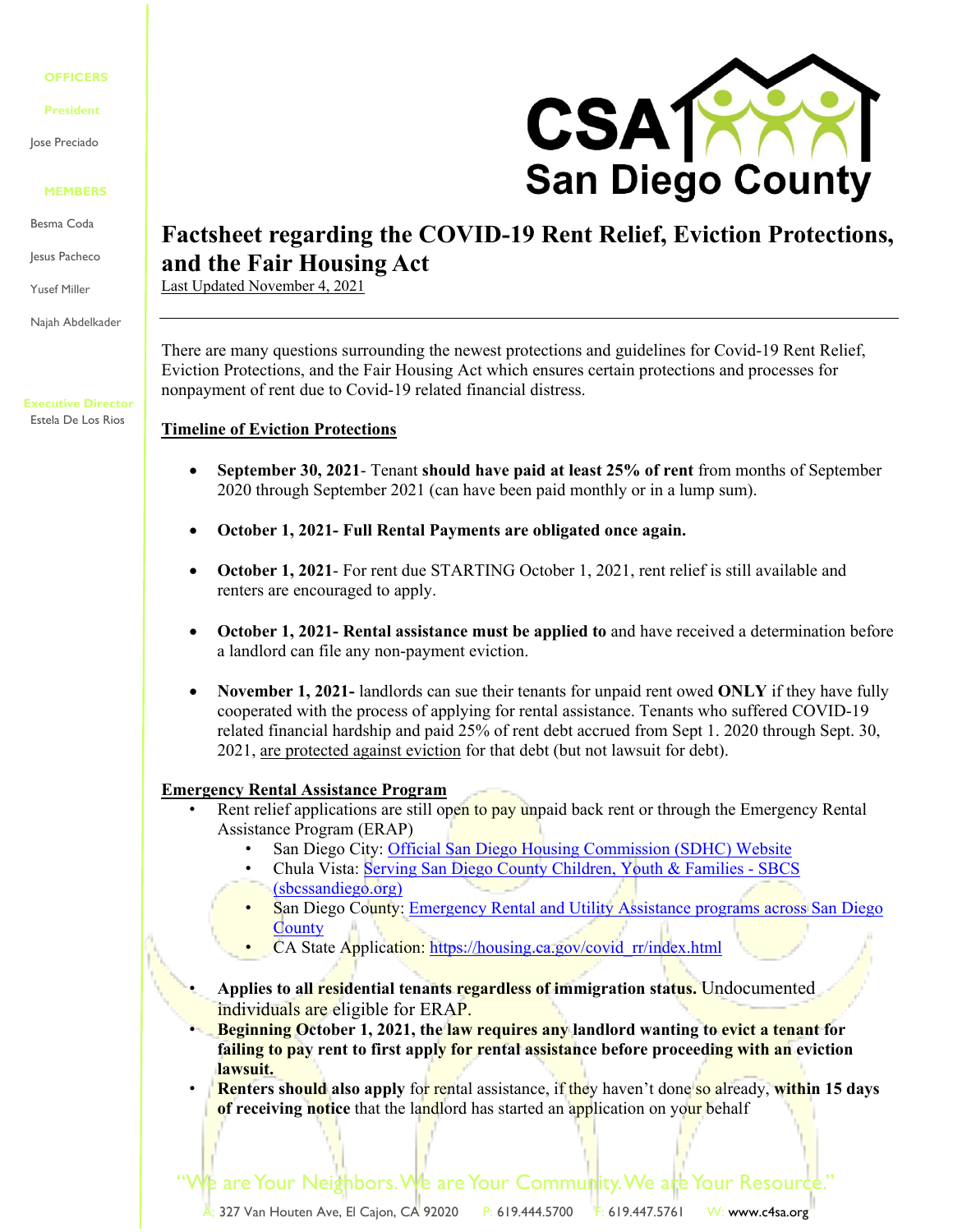- If renter and landlord have both timely submitted a complete application, the court should not issue a summons for an unlawful detainer **until the program makes a determination on the application.**
- If renters received a notice for rent that WAS DUE March 1, 2020, to September 30, 2021, renters can still provide a signed declaration of financial distress within 15 business days of receiving the notice to pay and apply for rent relief. **Proof of applying for the rent relief within 15 days of receiving notice to pay or quit can act as a defense to an unlawful detainer.**
- **Special Notice Requirements for Termination Notices Served on or after October 1, 2021:** Under the Recovery Act, any termination notice served for non-payment of rent and other fees due during the "COVID-19 recovery period," October 1, 2021, through March 31, 2022, must include specific language to advise tenants of their right to avoid eviction if they complete an application for rental assistance. Any termination notice that demands payment of rent and other fees due during the COVID-19 recovery period but does not meet these notice requirements will be considered defective in an eviction lawsuit**.**
- Applicants can apply for deposit assistance if moving to a new home in San Diego County.
- Applicants can apply again for rental assistance as long as it is not for the same period of time for which they were already paid to avoid duplicate payments. New federal guidelines allow the state to pay up to 18 months or rent including utilities and up to three months of forward rent.

## Fair Housing Protections

- **Covid-19 can generate conditions where an individual is perceived as having a disability or cause long term or permanent impairments and therefore be protected from discrimination on the basis of disability and may even be able to request accommodations.**
- In negotiating any rental payments, **tenants cannot be treated differently** in the process on the basis of any local, state, or federal protected class such as race, color, family status, disability, religion, sex, national origin, sexual orientation etc.
- **Source of Income** is a protected class under California State Law. Residents receiving rental assistance cannot be turned away or provided different terms and conditions in their application or housing because they are receiving rental assistance.
- **The state is now requiring all landlords to demonstrate their attempts to request for rental assistance before filing an unlawful detainer.** It is therefore required that landlords participate in the rental assistance process even if the application is started by the tenant.
- **Sexual Harassment** claims are on the rise. **Landlords cannot ask for sexual favors to pay for rent.**
- **National Origin** complaints in relation to Covid-19 are also increasing. **Residents cannot be discriminated against because they appear to come from a country thought to be associated with Covid-19.**
- **Individuals with disabilities can request accommodations and modifications to ensure their safety from Covid-19 on the property.**

# Additional Legal and Financial Protections for Tenants

- Landlords must give a **15-day notice for nonpayment**, not including weekends or judicial holidays to pay rent, apply for rental assistance, or be evicted.
- Eviction cases involving nonpayment of rent between March 4, 2020 September 30, 2021, will be limited in public disclosure ("masked").
- Between October 1, 2021, and March 31, 2022, landlords seeking to evict for non-payment due to COVID-19 hardship, must prove that they applied for government rental assistance. Specifically, landlords must prove that their application for government rental assistance was denied or that they properly applied for government rental assistance, but the application remained incomplete for fifteen days **due to the tenant's failure to complete the tenant's portion of the application**. Failure the comply with this requirement renders the lawsuit defective and subject to dismissal in court. However, this requirement does not apply to tenancies that begin on or after October 1, 2021.